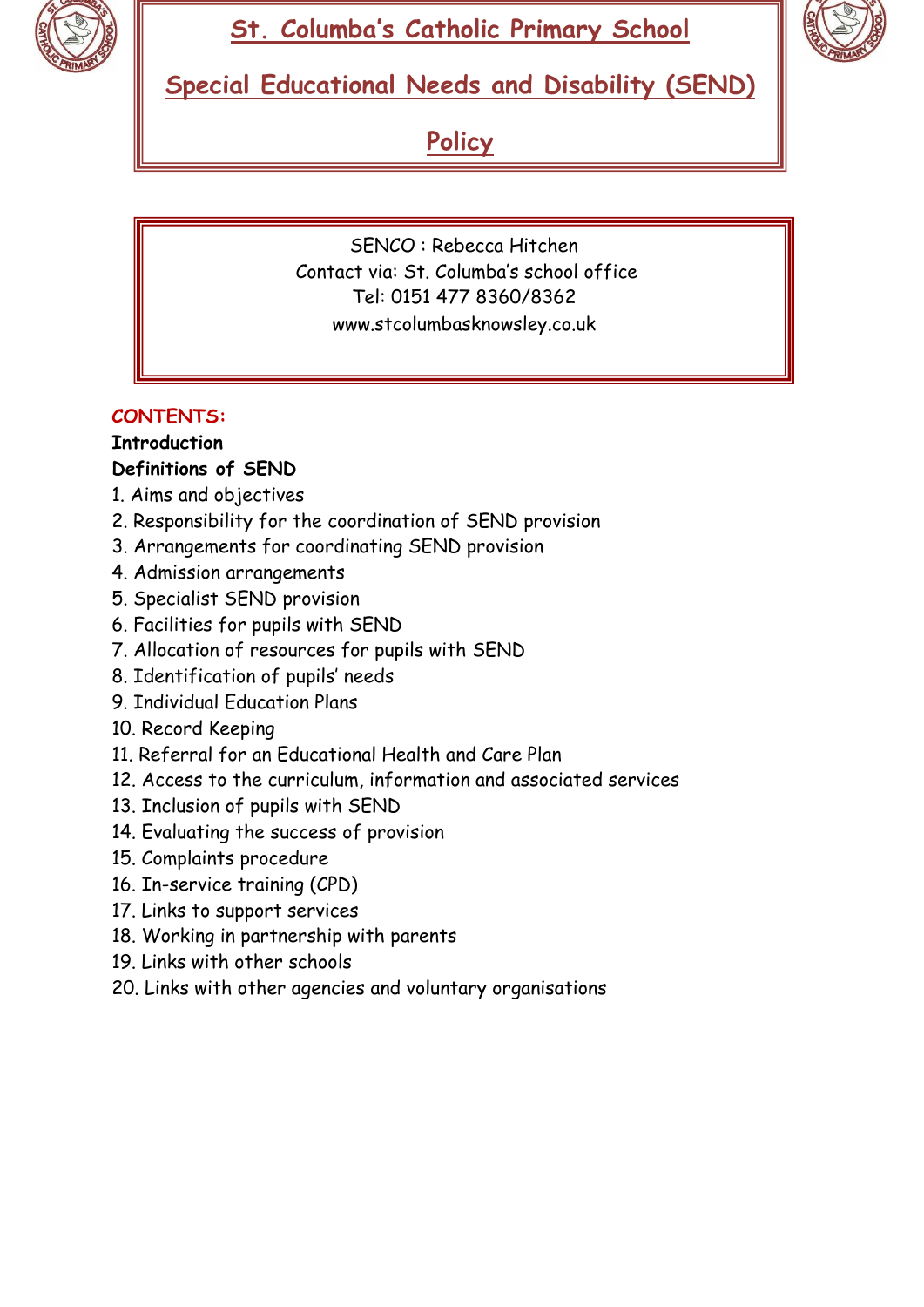### **INTRODUCTION**

#### **School Philosophy**

St Columba's Catholic Primary School values the abilities of all pupils and is committed to providing them with the best possible learning environment. We believe that is our duty to cater for the needs of all children in the school community and to develop their potential to the full.

### **Definitions of special educational needs (SEND) taken from section 20 of the Children and Families Act 2014.**

A child or young person has SEND if they have a learning difficulty or disability which calls for special educational provision to be made for them. A child of compulsory school age or a young person has a learning difficulty or disability if they:

a) have a significantly greater difficulty in learning than the majority of others of the same age; or

b) have a disability which prevents or hinders them from making use of educational facilities of a kind generally provided for others of the same age in mainstream schools or mainstream post-16 institutions.

A child under compulsory school age has special educational needs if they fall within the definition at (a) or(b) above or would do so if special educational provision was not made for them.

Other factors which may impact on attainment but are not considered SEND are:

Children must not be regarded as having a learning difficulty solely because the language or form of language of their home is different from the language in which they will be taught.

Pupils that receive an allocation of monies known as Pupil Premium for Free school Meals, Looked After and Armed Forces. Specific interventions for delay in the following areas will be undertaken and arranged by individual class teachers and overseen by the headteacher.

- There will be more intensive support in Years N-3 with higher numbers of interventions which should then reduce by years 4-6.
- We will aim to build considerable parental involvement by inviting parents into school and encouraging them to support the child at home.
- Pupil Premium intervention will be undertaken and evaluated alongside the
- School Tracking System.
- A full report on the spend of this funding along with other Pupil premium interventions for those children not having special educational needs will be presented to the Governors on an annual basis and reported to Parents on line on the School website
- Rewards for the children via the school Class Dojo system will be paramount as part of maintaining high self esteem.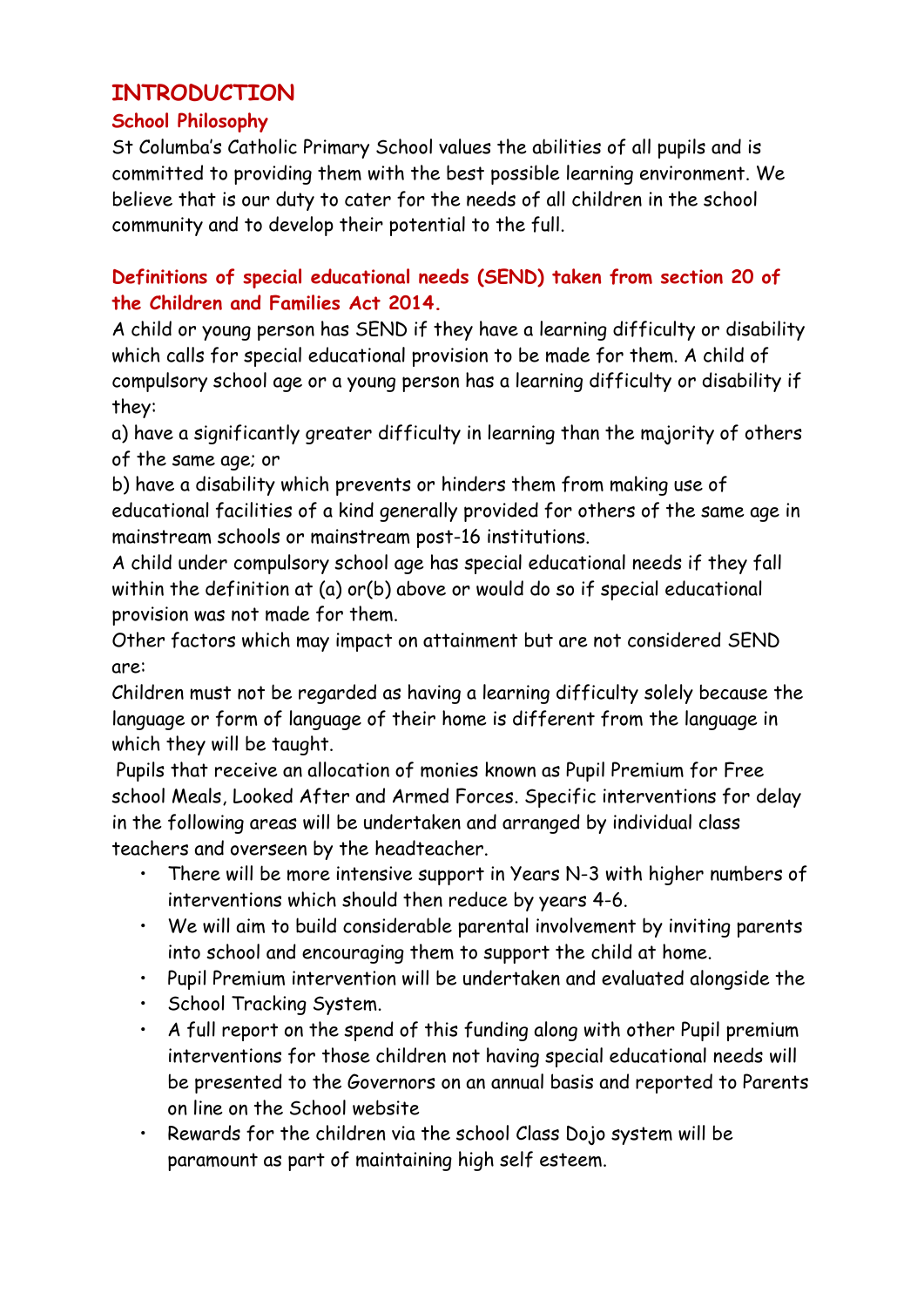### **DEFINITION OF SPECIAL EDUCATIONAL NEEDS**

A child has a special educational need if she/he has a learning difficulty that calls for special provision to be made.

# **DEFINITION OF LEARNING DIFFICULTY**

• Has a significant greater difficulty than the majority of same age children.

• Has a disability which prevents or hinders the child from making use of educational facilities provided for same age children within the L.A.

The government has reformed the way in which provision and support is made for children and young people with special educational needs and/or disabilities in England. New legislation (The Children and Families Act 2014) enacted on the 13th March came into force from the 1st September 2014. A new SEND Code of Practice also accompanies this legislation.

More details about the reforms and the SEND Code of Practice can be found on the Department for Education's website:

<https://www.gov.uk/government/publications/send-code-of-practice-0-to-25> [http://www.legislation.gov.uk/ukpga/2014/6/pdfs/ukpga\\_20140006\\_en.pdf](http://www.legislation.gov.uk/ukpga/2014/6/pdfs/ukpga_20140006_en.pdf)

One significant change arising from the reforms is that Statements of Special Educational Needs, for those children with the most complex needs, have now been replaced with a new Education, Health and Care (EHC) Plan. These plans are being supported by an Education, Health and Care Plan Pathway. You can view this new pathway on Knowsley's SEND Local Offer website:

[http://www.knowsley.gov.uk/residents/education-and-schools/send-special](http://www.knowsley.gov.uk/residents/education-and-schools/send-special-educational-needs-and-disabilities)[educational-needs-and-disabilities](http://www.knowsley.gov.uk/residents/education-and-schools/send-special-educational-needs-and-disabilities)

This information is also available by putting the above web address into the browser of a smart phone or tablet.

The SEND Local Offer is a resource which is designed to support children and young people with special educational needs and/or disabilities and their families. It describes the services and provision that are available both to those families in Knowsley that have an Education, Health and Care Plan and those who do not have a plan, but still experience some form of special educational need. The SEND Local Offer includes information about public services across education, health and social care, as well as those provided by the private, voluntary and community sectors.

<https://www.knowsleyinfo.co.uk/>.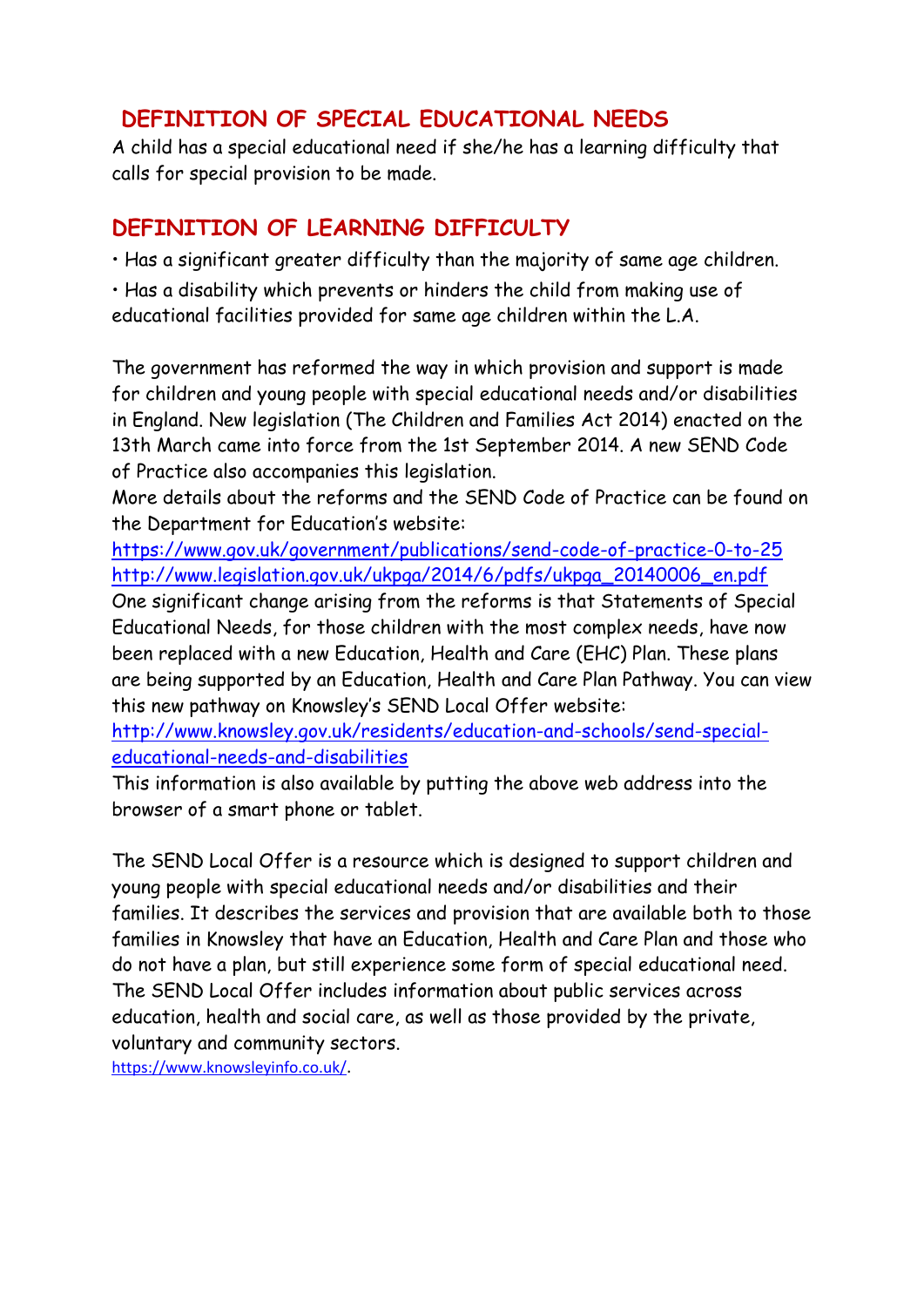# **1. AIMS AND OBJECTIVES**

#### **Aims**

We aim to provide every child with access to a broad and balanced education. This includes the National Curriculum in line with the Special Educational Needs Code of Practice.

#### **Objectives**

· **Staff members seek to identify the needs of pupils with SEND as early as possible.** This is most effectively done by gathering information from parents, education, health and care services and early years settings prior to the child's entry into the school.

· **Monitor the progress of all pupils** in order to aid the identification of pupils with SEND. Continuous monitoring of those pupils with SEND by their teachers will help to ensure that they are able to reach their full potential.

### · **Make appropriate provision to overcome all barriers to learning and ensure pupils with SEND have full access to the National Curriculum**.

This will be co-ordinated by the SENDCo and Headteacher and will be carefully monitored and regularly reviewed in order to ensure that individual targets are being met and all pupils' needs are catered for.

· **Work with parents** to gain a better understanding of their child, and involve them in all stages of their child's education. This includes supporting them in terms of understanding SEND procedures and practices and providing regular feedback on their child's progress.

· **Work with and in support of outside agencies** when the pupils' needs cannot be met by the school alone. Some of these services include Educational Psychology Service, Speech and Language Therapy, Children and Adolescent Mental Health Service CAMHS, Kooth, Family network of SENDCOs, Knowsley Central School Learning Support Team, Action for Children.

### · **Create a school environment where pupils can contribute to their own learning.**

This means encouraging relationships with adults in school where pupils feel safe to voice their opinions of their own needs, and carefully monitoring the progress of all pupils at regular intervals. Pupil participation is encouraged through school by wider opportunities such as school council, residential visits, school plays, sports teams and play leaders in the playground.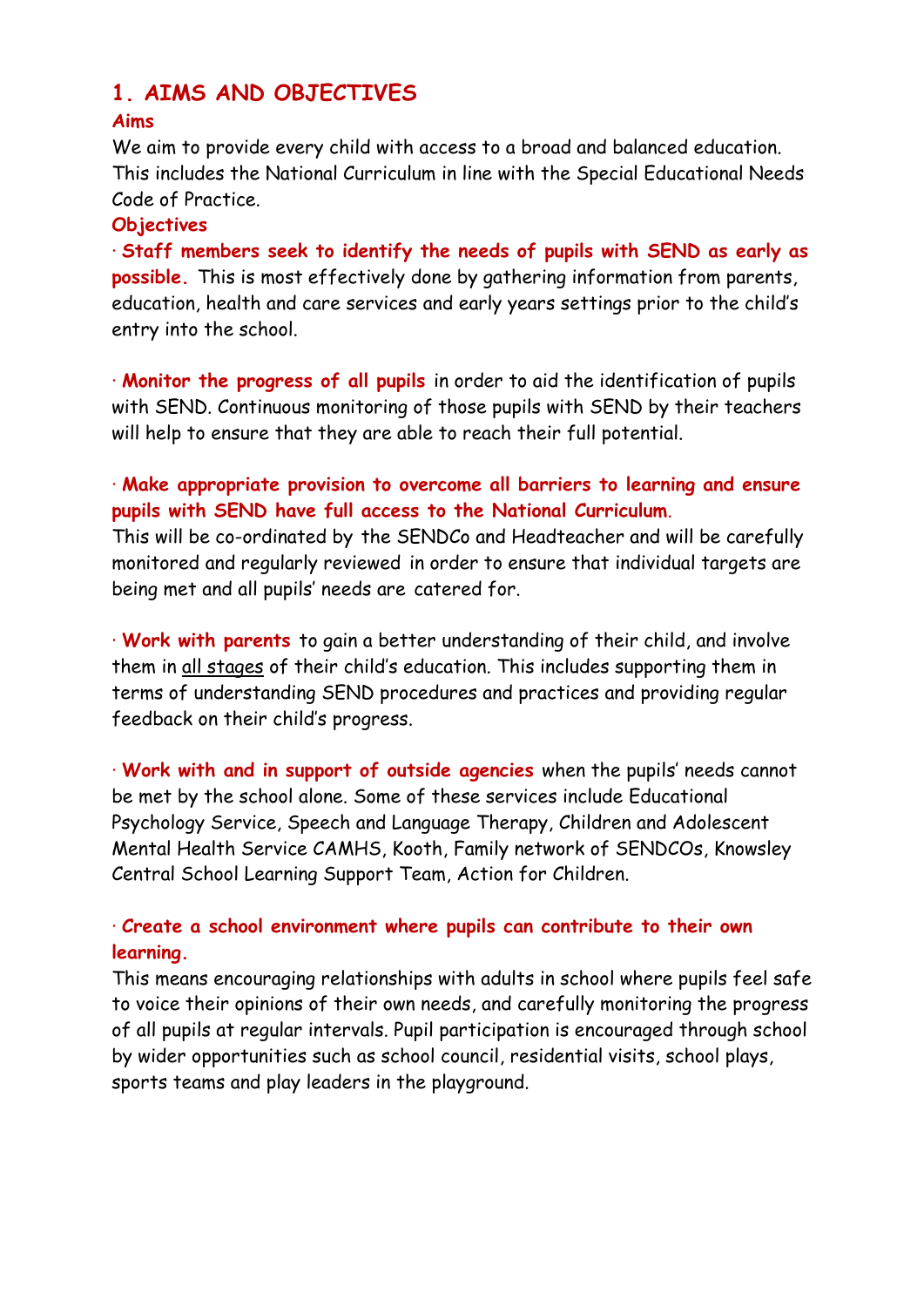# **2. RESPONSIBILITY FOR THE COORDINATION OF SEND PROVISION SPECIAL EDUCATIONAL NEEDS TEAM**

The Headteacher takes overall responsibility for ensuring that the New Code of Practice is implemented. The management of this will be undertaken by the co-ordinator for Special Educational Needs. At St Columba's it is considered necessary to establish a team for special needs under the management of the co-ordinator.

### **The team for Special Educational Needs in the school**

· The person responsible for overseeing the provision for children with SEND is: **Miss Margaret Evans, (Headteacher)**

· The person co-ordinating the day to day provision of education for pupils with SEND is: **Miss Hitchen (SENDCO),** 

- Miss. L. Evans (Parent Mentor)
- Mr. R. Murphy (Learning Mentor/Early help Lead)
- Mrs.Virginia Johnson (Specialist Support Teacher)
- Mrs. M. Boardman (SEND Governor)

### **3. ARRANGEMENTS FOR COORDINATING SEND PROVISION**

The SENDCO will hold details of all SEND records for individual pupils.

#### **All staff can access:**

- · St. Columba's Catholic Primary School SEND Policy
- · A copy of the full SEND Register
- · Guidance on identification of SEND in the Code of Practice
- · Information on individual pupils' special educational needs, including pupil
- profiles, targets set and copies of their provision map

· Practical advice, teaching strategies, and information about types of special educational needs and disabilities

· Information available through Knowsley's SEND Local Offer <https://www.knowsleyinfo.co.uk/>.

In this way, every staff member will have complete and up-to-date information about all pupils with special needs and their requirements which will enable them to provide for the individual needs of all pupils.

This policy is made accessible to all staff and parents (on the School's website) in order to aid the effective coordination of the school's SEND provision.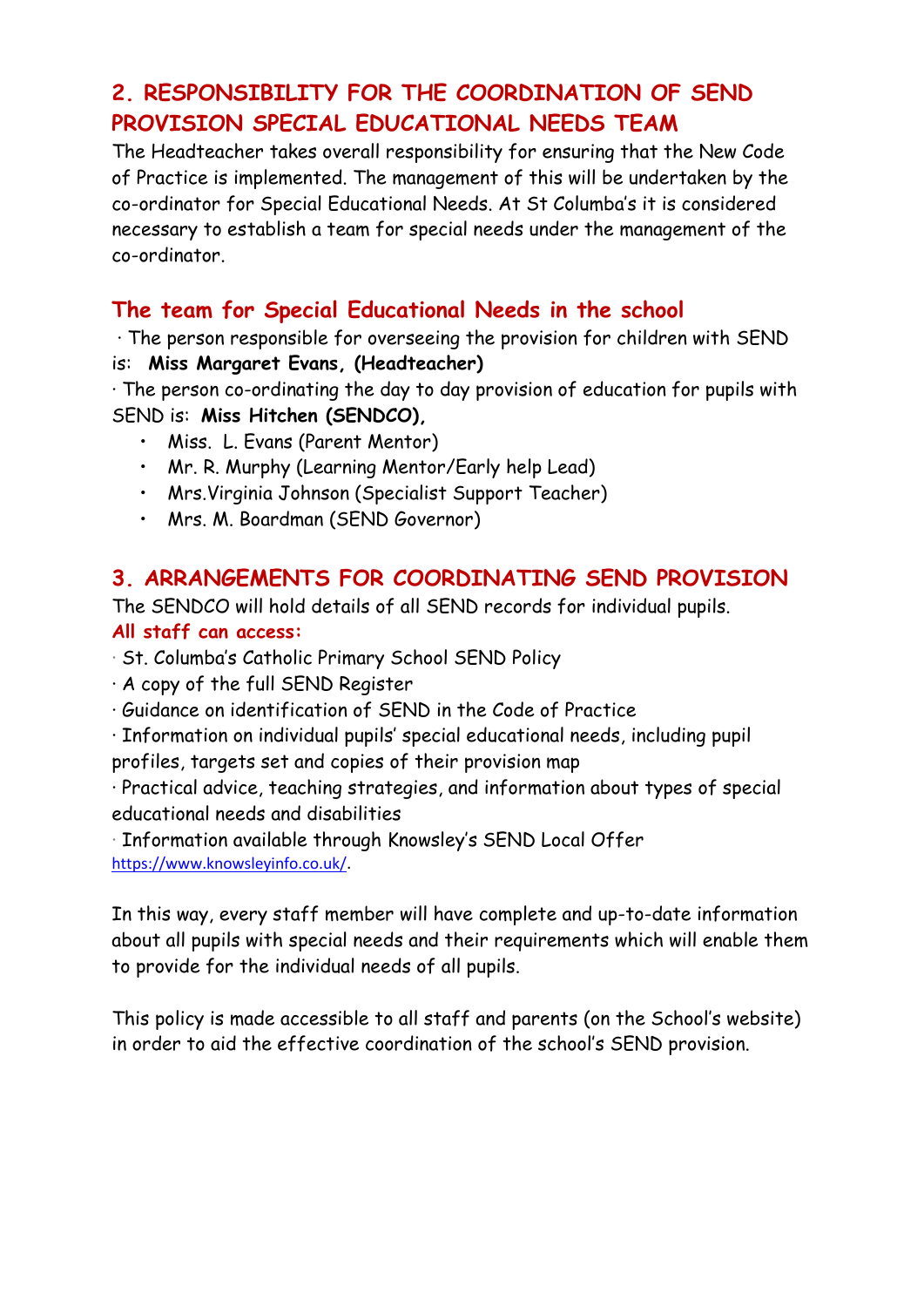# **4. ADMISSION ARRANGEMENTS**

Please refer to the information contained on our school website. The admission arrangements for all pupils are in accordance with national legislation, including the Equality Act 2010. This includes children with any level of SEND; those with Education, Health and Care Plans and those without.

# **5. SPECIALIST SEND PROVISION**

We are committed to whole school inclusion. In our school we support children with a range of special educational needs. We will seek specialist SEND provision and training from SEND services where necessary.

# **6. FACILITIES FOR PUPILS WITH SEND**

The school complies with all relevant accessibility requirements; please see the school accessibility plan on the school website for more details. [www.stcolumbasknowsley.co.uk](http://www.stcolumbasknowsley.co.uk/)

If a paper copy is required, please contact the school office staff who will provide one. These include:

- Access: St Columba's Catholic Primary School is a single storey building. There is suitable wheelchair access to most parts of the building. Toilet facilities for people using wheelchairs are available. A shower room, with disabled access, is also available.
- Adjustments made to physical environment where necessary: All rooms are carpeted which helps the many children who have fluctuating hearing loss or more severe hearing impairment. The school is also has a loop system in the classroom and hall.
- Specialist equipment acquired by school: Adjustable height furniture would be made available for any child needing it. Writing slopes are available in the school for children with this need. Resources for visually impaired/hearing impaired children are made available for any child needing them (through links with Sensory Impaired Service). Visual timetables are used to provide additional support. A range of computer software would be made available from outside agencies for all pupils including programmes, which develop auditory/visual discrimination, and talking software. A wide range of SEND resources to meet a variety of needs and support personalised learning is available to all staff.
- Integration assistants where applicable/ Additional adult support where necessary. Children who need specialist programmes to support dyspraxia have access to a range of resources and are supported by a specialist TA in the delivery of the In Sync programme.
- After school clubs available to all children.
- PE coaches trained in inclusion.
- Educational visits are risk assessed to include all pupils.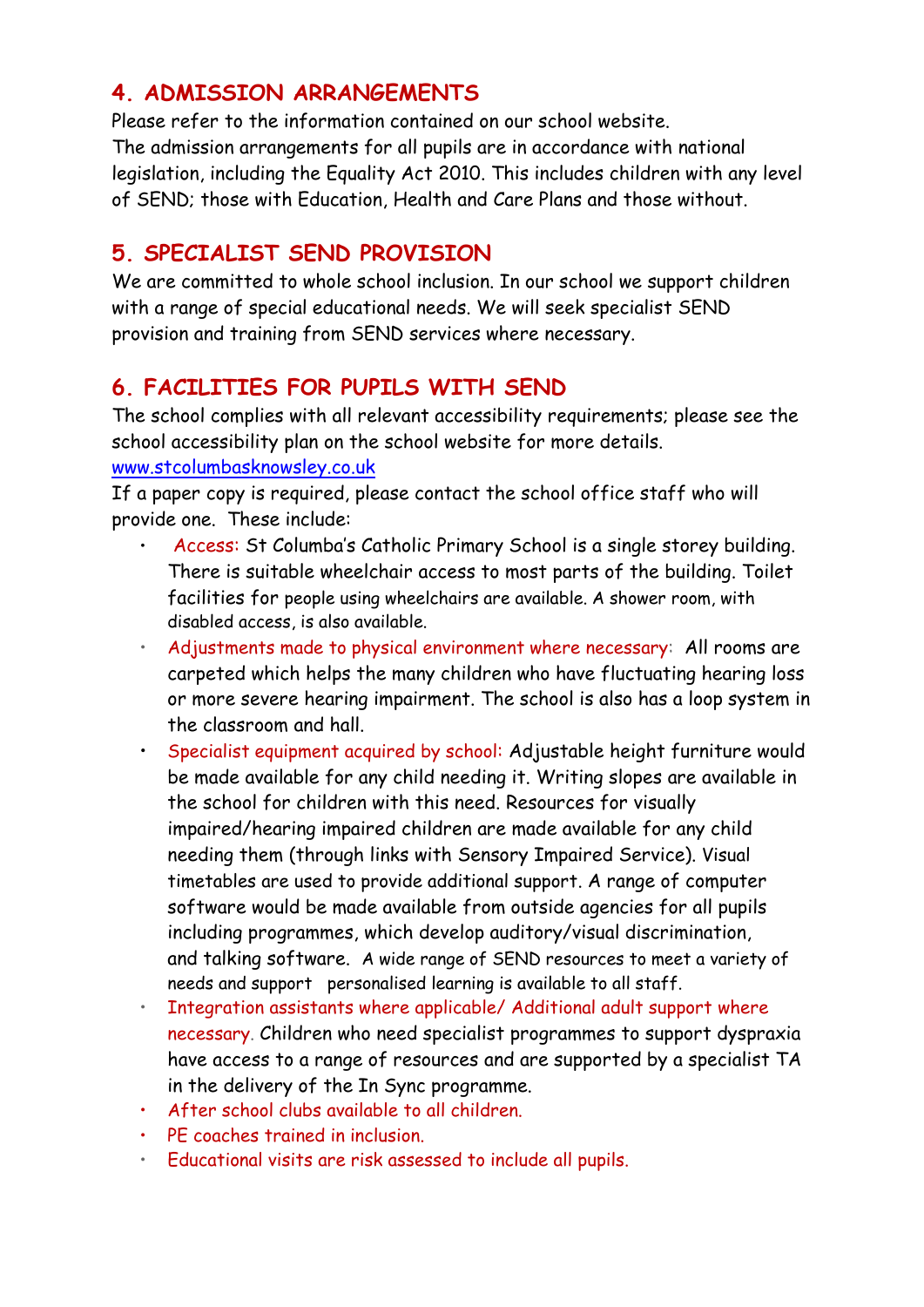# **7. ALLOCATION OF RESOURCES FOR PUPILS WITH SEND**

All pupils with SEND will have access to Wave 1 and 2 support provided from the school's budget which equates to £6,000. Some pupils with SEND may access additional funding (Wave 3). For those with the most complex needs, additional funding (High level needs HLN) is retained by the local authority. The SENDCO will refer individual applications to a multi-agency panel (Educational, Health and Care Plan - see below for more details) which is administered by the Local Authority, who will determine whether the level and complexity of need meets the threshold for this funding.

It would then be the responsibility of the SENDCO, Senior Leadership Team and governors to agree how the allocation of resources is used.

# **8. IDENTIFICATION OF PUPILS NEEDS**

#### **Identification**

See definition of Special Educational Needs at start of policy.

#### **A graduated approach:**

#### **Quality First Teaching**

a) Any pupils who are falling significantly outside of the range of expected academic achievement in line with predicted performance indicators and grade boundaries will be monitored.

b) Once a pupil has been identified as possibly having SEND they will be closely monitored by staff in order to gauge their level of learning and possible difficulties.

c) The child's class teacher will take steps to provide differentiated learning opportunities that will aid the pupil's academic progression and enable the teacher to better understand the provision and teaching style that needs to be applied.

d) The SENDCO will be consulted as needed for support and advice and may wish to observe the pupil in class.

e) Through (b) and (d) it can be determined which level of provision the child will need going forward.

f) If a pupil has recently been removed from the SEND register they may also fall into this category as continued monitoring will be necessary.

g) Parents will be informed fully of every stage of their child's development and the circumstances under which they are being monitored. They are encouraged to share information and knowledge with the school.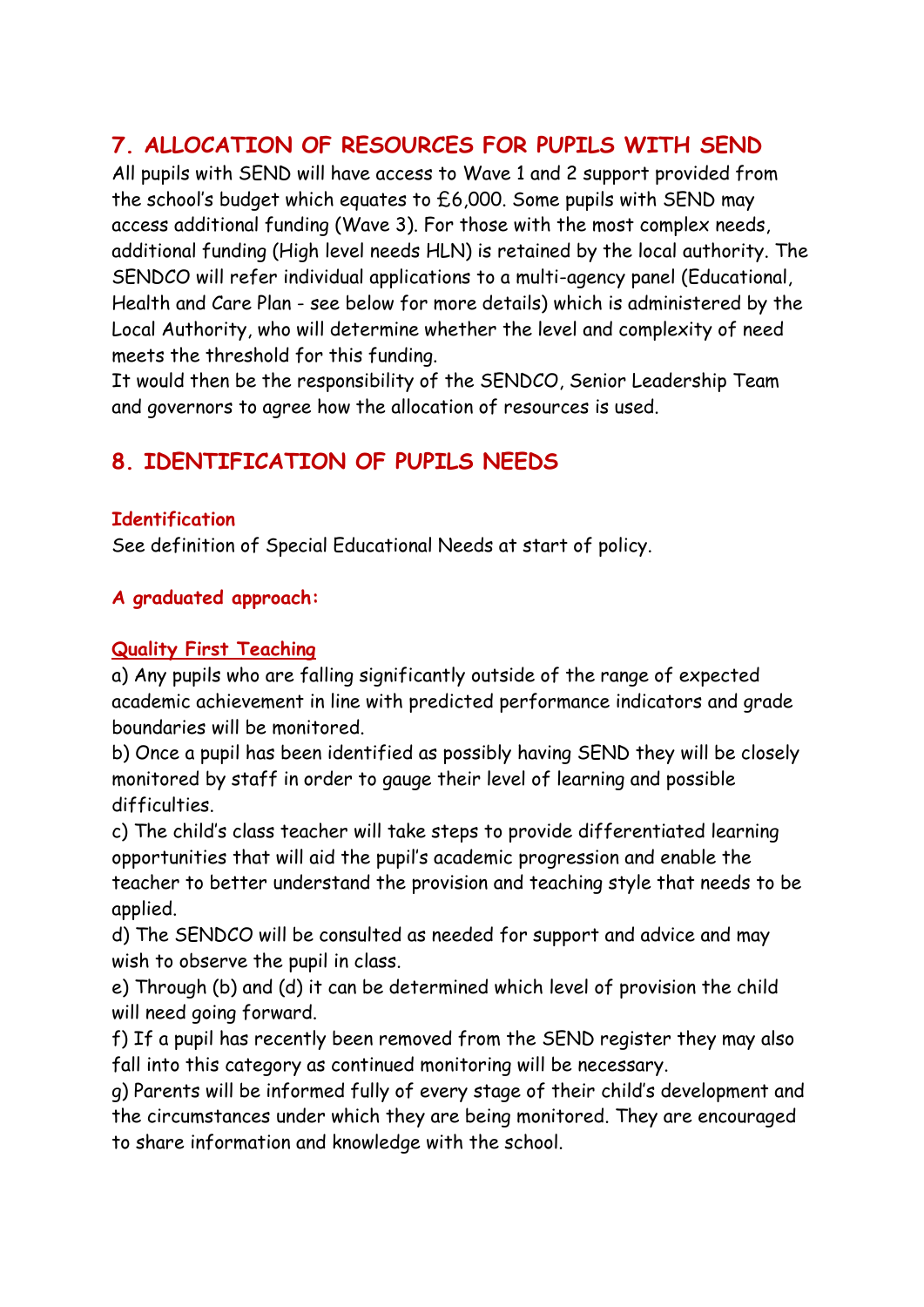h) The child is recorded by the school as being under observation due to concern by parent or teacher but this does not automatically place the child on the school's SEND register. Any concerns will be discussed with parents informally or during parent's evenings.

i) Parent's evenings are used to monitor and assess the progress being made by children.

#### **SEND Support**

Where it is determined that a pupil does have SEND, parents will be formally advised of this and the decision will be added to the SEND register. The aim of formally identifying a pupil with SEND is to help school ensure that effective provision is put in place and so remove barriers to learning. The support provided consists of a four – part process:

- · Assess
- · Plan
- · Do
- · Review

This is an ongoing cycle to enable the provision to be refined and revised as the understanding of the needs of the pupil grows. This cycle enables the identification of those interventions which are the most effective in supporting the pupil to achieve good progress and outcomes.

#### **Assess**

This involves clearly analysing the pupil's needs using the class teacher's assessment and experience of working with the pupil, details of previous progress and attainment, comparisons with peers and national data, as well as the views and experience of parents. The pupil's views and where relevant, advice from external support services will also be considered. Any parental concerns will be noted and compared with the school's information and assessment data on how the pupil is progressing.

This analysis will require regular review to ensure that support and intervention is matched to need, that barriers to learning are clearly identified and being overcome and that the interventions being used are developing and evolving as required. Where external support staff are already involved their work will help inform the assessment of need. Where they are not involved they may be contacted, if this is felt to be appropriate, following discussion and agreement from parents.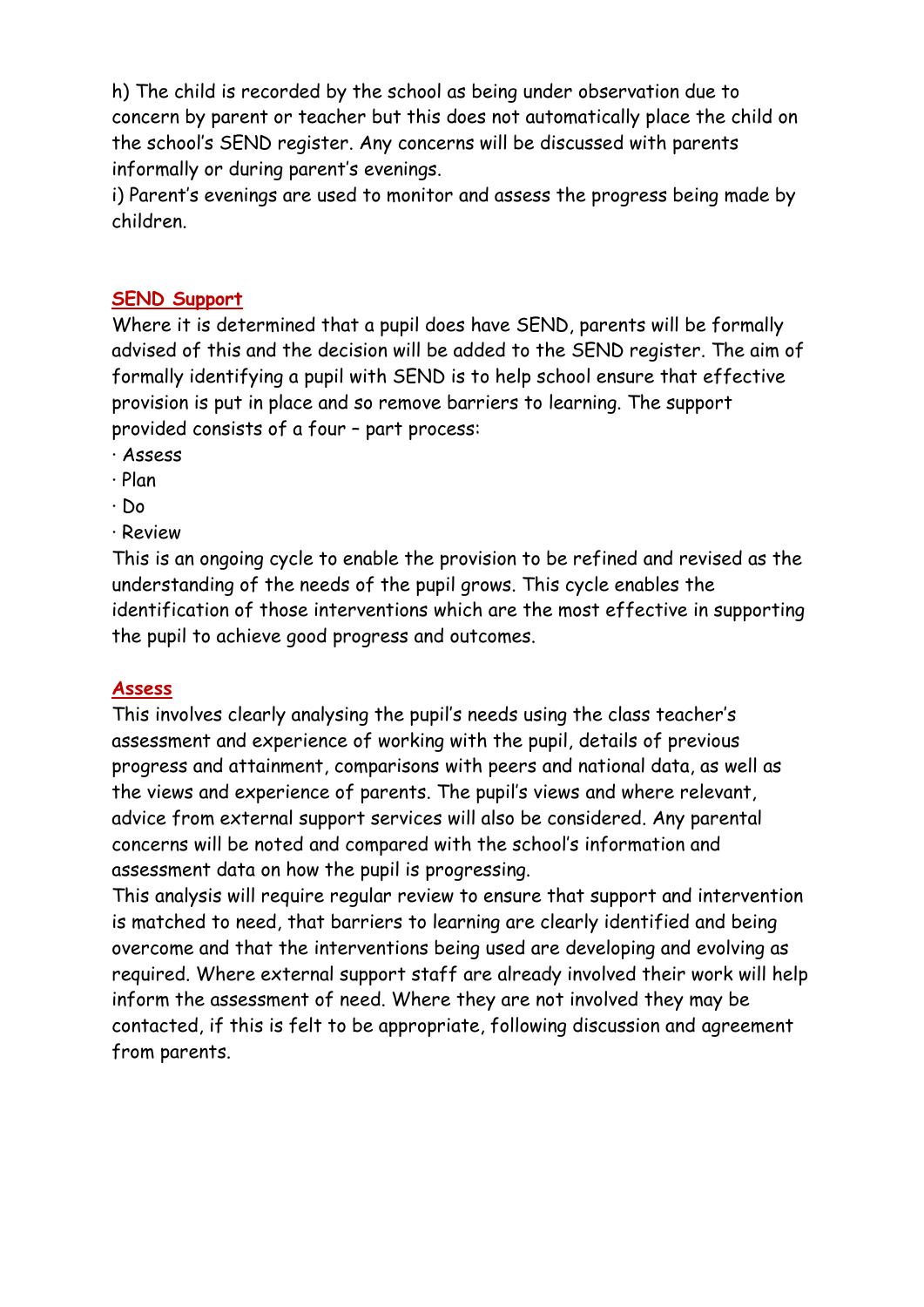### **Plan**

Planning will involve consultation between the teacher, SENDCO and parents to agree the adjustments, interventions and support that are required; the impact on progress, development and or behaviour that is expected and a clear date for review. Parental involvement may be sought, where appropriate, to reinforce or contribute to progress at home.

All those working with the pupil, including support staff will be informed of their individual needs, the support that is being provided, any particular teaching strategies/approaches that are being employed and the outcomes that are being sought.

### **Do**

The class teacher remains responsible for working with the child on a day-today basis. They will retain responsibility even where the interventions may involve group or one-to-one teaching away from the main class teacher. They will work closely with teaching assistants and to plan and assess the impact of support and interventions and links with classroom teaching. Support with further assessment of the pupil's strengths and weaknesses, problem solving and advising of the implementation of effective support will be provided by the SENDCO.

#### **Review**

Reviews of a child's progress will be made regularly. The review process will evaluate the impact and quality of the support and interventions. It will also take account of the views of the pupil and where necessary their parents. The class teacher, in conjunction with the SENDCO will revise the support and outcomes based on the pupil's progress and development making any necessary amendments going forward, in consultation with parents and the pupil.

### **9. INDIVIDUAL EDUCATION PLANS**

Strategies for pupil progress will be recorded on an I.E.P. and will cover: • Short term targets, different from/additional to the differentiated curriculum.

- Teaching strategies
- Type of provision
- Review date
- Success criteria

I.E.P's will be reviewed three times a year (Aut1 , Spring1 and Summer1). Where possible, they will be held in an informal manner. Parents/Pupils views will be actively sought. Where appropriate pupils will be actively involved in the review.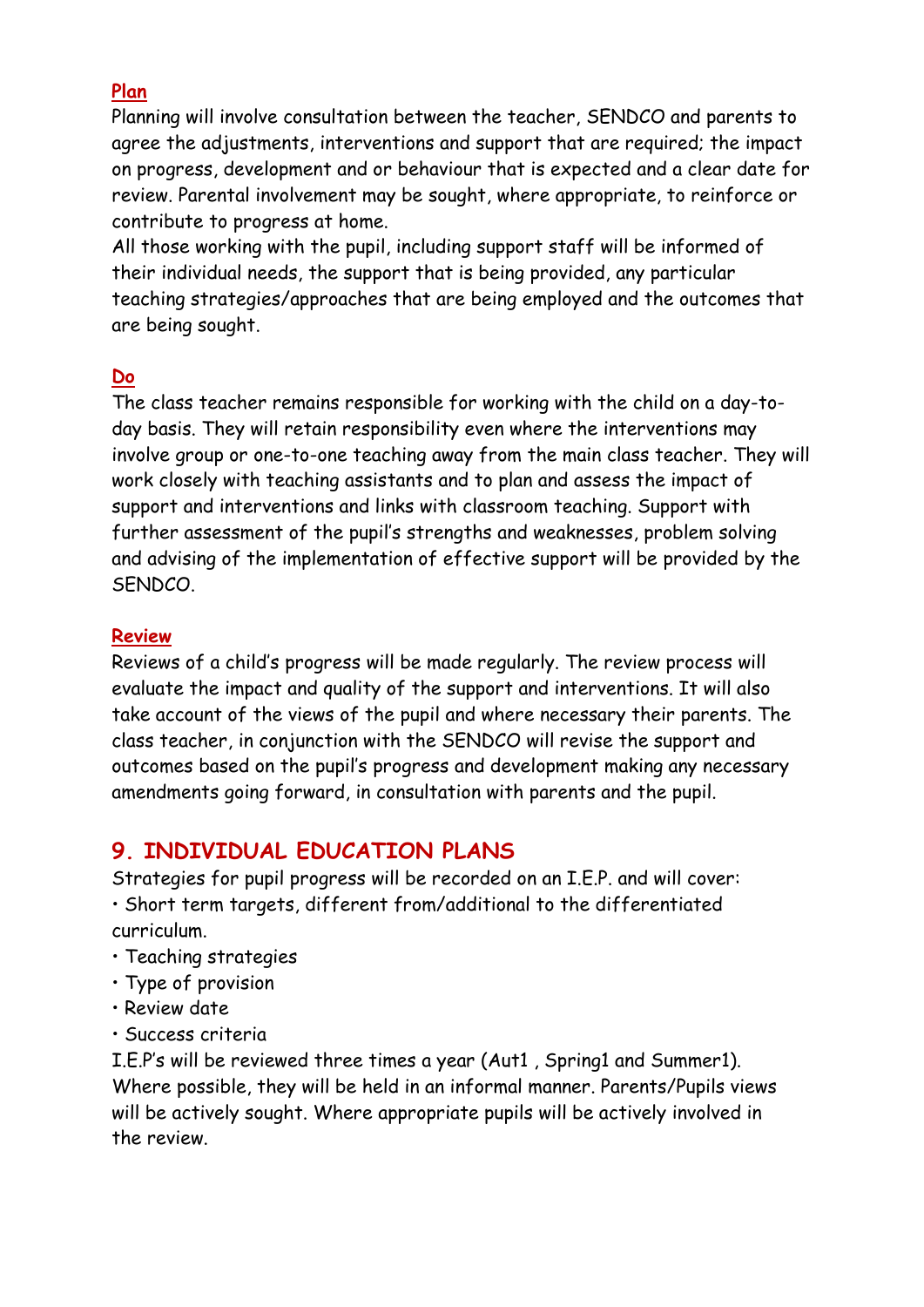### **10. RECORD KEEPING.**

The Special Educational Needs Co-ordinator will maintain records which may include:

• Information from previous settings, parents/carers, psychological reports and external agencies such as health and social services.

- Pupils views.
- Behaviour and progress views.

An interim review for Year 6 pupils may be held in the early part of the Spring term to ensure that the EHCP, if continuing, will be in place for September (Year 7).

The SENDCO will arrange for all interested parties to be invited in order for effective transition.

### **11. REFERRAL FOR AN EDUCATION, HEALTH AND CARE PLAN**

If a child has lifelong or significant difficulties they may undergo a Statutory Assessment Process which is usually requested by the school but can be requested by a parent. This will occur where the complexity of need or a lack of clarity around the needs of the child are such that a multi-agency approach to assessing that need, to planning provision and identifying resources, is required. The decision to make a referral for an Education, Health and Care Plan will be taken at a progress review.

The application for an Education, Health and Care Plans will combine information from a variety of sources including:

- · Parents
- · Teachers
- · SENDCO
- · Social Care
- · Health professionals

Information will be gathered relating to the current provision provided, action points that have been taken, and the preliminary outcomes of targets set. A decision will be made by a group of people from education, health and social care about whether the child is eligible for an EHC Plan. Parents have the right to appeal against a decision not to initiate a statutory assessment leading to an EHC Plan.

Further information about EHC Plans can found via the SEND Local Offer: <https://www.knowsleyinfo.co.uk/>.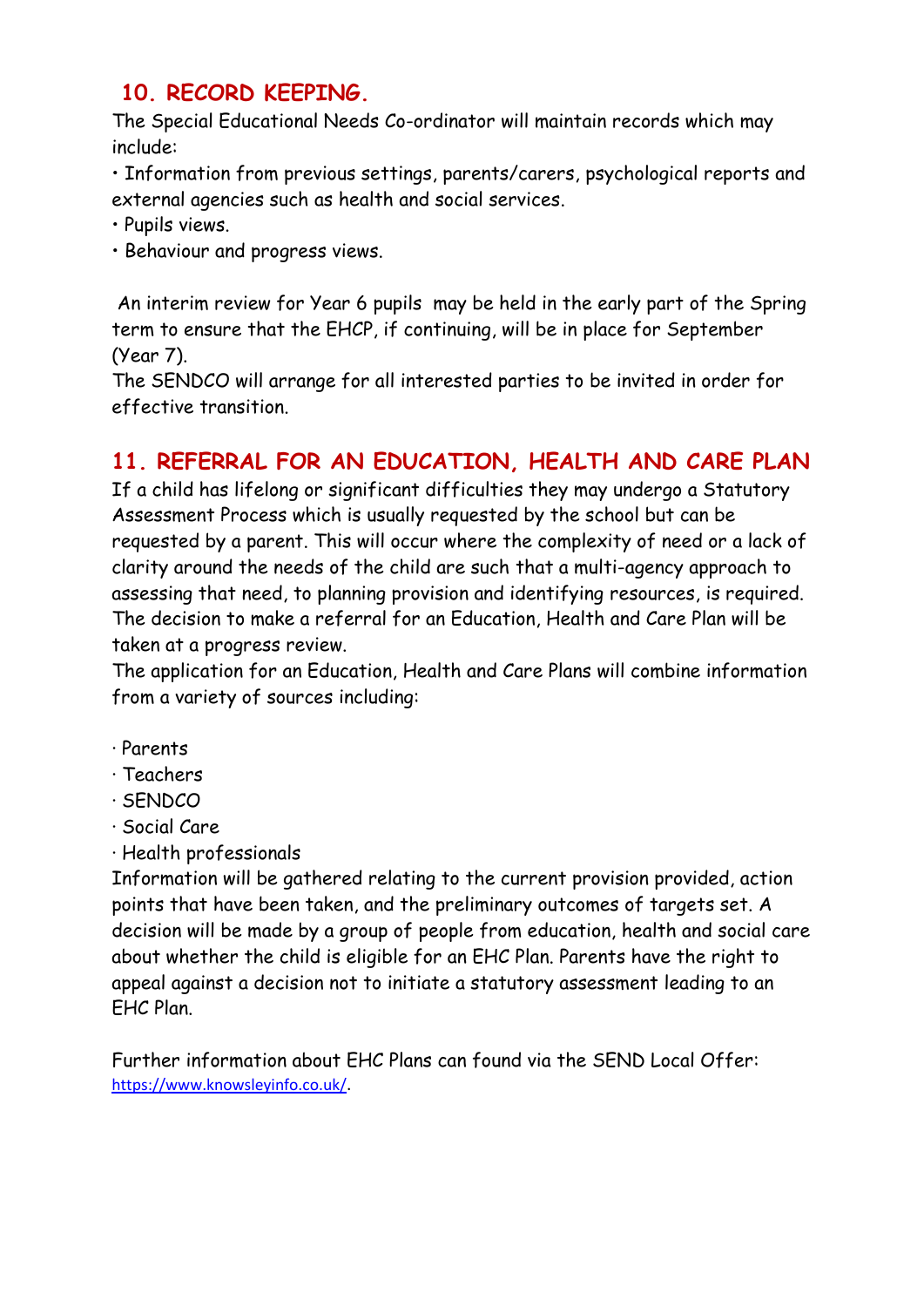#### **Education, Health and Care Plans [EHC Plan]**

a. Following Statutory Assessment, an EHC Plan will be provided by Knowsley Council, if it is decided that the child's needs are not being met by the support that is ordinarily available. The school and the child's parents will be involved developing and producing the plan.

b. Parents have the right to appeal against the content of the EHC Plan. They may also appeal against the school named in the Plan if it differs from their preferred choice.

c. Once the EHC Plan has been completed and agreed, it will be kept as part of the pupil's formal record and reviewed at least annually by staff, parents and the pupil. The annual review enables provision for the pupil to be evaluated and, where appropriate, for changes to be put in place, for example, reducing or increasing levels of support.

# **12. ACCESS TO THE CURRICULUM, INFORMATION AND ASSOCIATED SERVICES**

Pupils with SEND will be given access to the curriculum through the specialist SEND provision provided by the school as is necessary, as far as possible, taking into account the wishes of their parents and the needs of the individual. Every effort will be made to educate pupils with SEND alongside their peers in a mainstream classroom setting. Where this is not possible, the SENDCO will consult with the child's parents for other flexible arrangements to be made. Regular training and learning opportunities for staff on the subject of SEND and SEND teaching are provided both in school and across the family of schools. Staff members are kept up to date with teaching methods which will aid the progress of all pupils including those with SEND.

In class provision and support are deployed effectively to ensure the curriculum is differentiated where necessary. We make sure that individual or group intervention is available where it is felt pupils would benefit from this provision. We set appropriate individual targets that motivate pupils to do their best, and celebrating achievements at all levels.

### **13. INCLUSION OF PUPILS WITH SEND**

The Headteacher and SENDCO oversee the school's policy for inclusion and are responsible for ensuring that it is implemented effectively throughout the school. The school curriculum is regularly reviewed to ensure that it promotes the inclusion of all pupils. This includes learning outside the classroom. The school will seek advice, as appropriate, around individual pupils, from external support services through the termly 'co-ordinator meetings', Early Help Unit and the Multi-Agency Safeguarding Hub.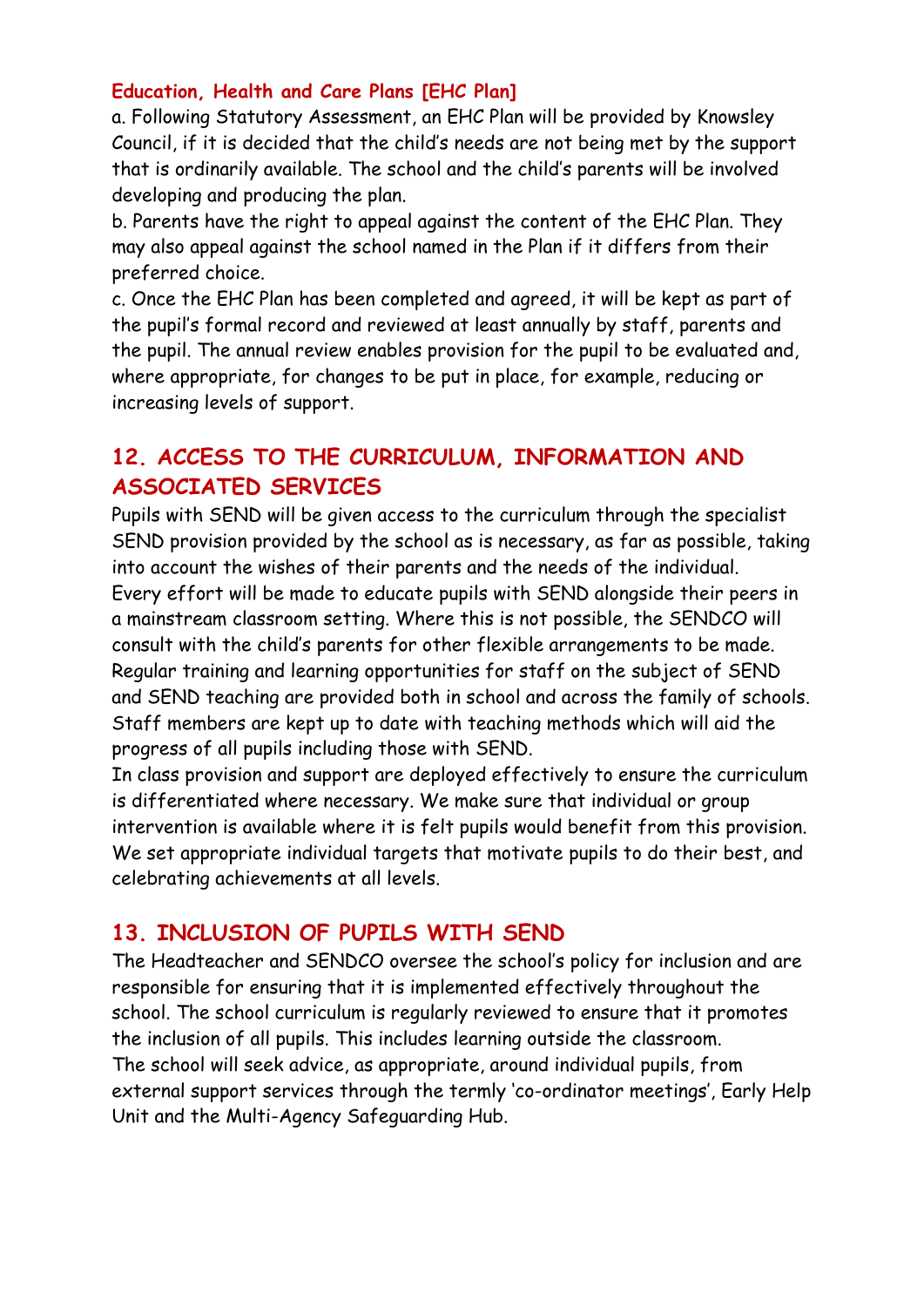# **14. EVALUATING THE SUCCESS OF PROVISION**

In order to make consistent continuous progress in relation to SEND provision the school encourages feedback from staff, parents and pupils throughout the year. This is done in the form of an annual parent and pupil questionnaire, discussion and through progress meetings with parents. Pupil progress will be monitored on a termly basis in line with the SEND Code of Practice. SEND provision and interventions are recorded on an individual provision map, which are updated when the intervention is changed. These are updated by the class teacher and are monitored by the SENDCO. These reflect information passed on by the SENDCO at the beginning of an academic year and are adapted following assessments. These interventions are monitored and evaluated termly by the SENDCO and information is fed back to the staff, parents and governors. This helps to identify whether provision is effective.

### **15.COMPLAINTS PROCEDURE**

If a parent or carer has any concerns or complaints regarding the care or welfare of their child, an appointment can be made by them to speak to the Headteacher or SENDCO, who will be able to advise on formal procedures for complaint.

### **16. IN SERVICE TRAINING (CPD)**

We aim to keep all school staff up to date with relevant training and developments in teaching practice in relation to the needs of pupils with SEND. The SENDCo attends relevant SEND courses, Family SEND meetings and facilitates/signposts relevant SEND focused external training opportunities for all staff. We recognise the need to train all our staff on SEND issues and we have funding available to support this professional development. The SENDCO, with the Senior leadership team, ensures that training opportunities are matched to school development priorities and those identified through the use of provision management

### **17. LINKS TO SUPPORT SERVICES**

The school continues to build strong working relationships and links with external support services in order to fully support our SEND pupils and aid school inclusion. Sharing knowledge and information with our support services is key to the effective and successful SEND provision within our school. Any one of the support services may raise concerns about a pupil. This will then be brought to the attention of the SENDCO who will then inform the child's parents.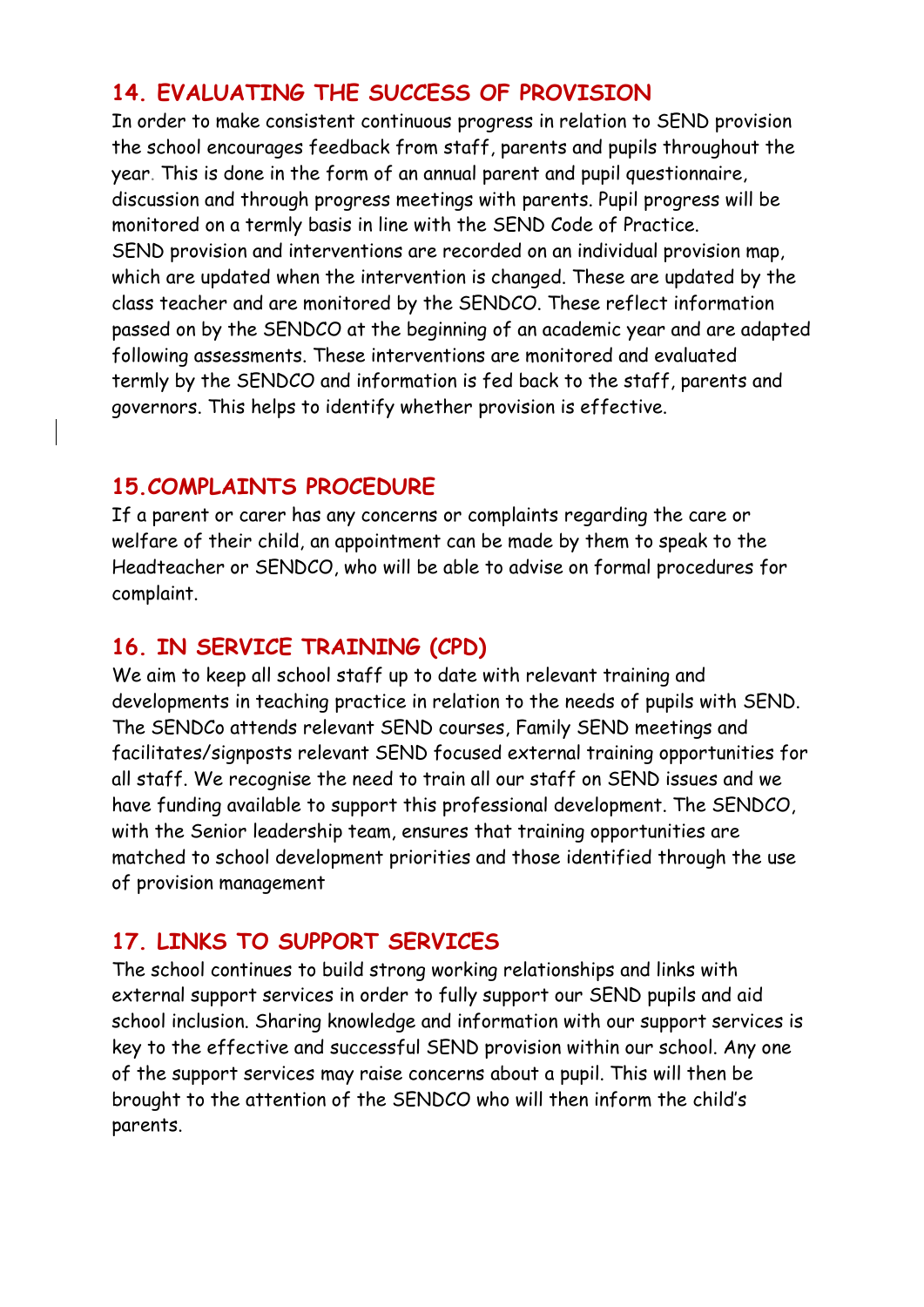### **18. WORKING IN PARTNERSHIPS WITH PARENTS**

St Columba's Catholic Primary School believes that a close working relationship with parents is vital in order to ensure:

a) early and accurate identification and assessment of SEND leading to appropriate intervention and provision

b) continuing social and academic progress of children with SEND

c) personal and academic targets are set and met effectively

In cases where more frequent regular contact with parents is necessary, this will be arranged based on the individual pupil's needs. The SENDCO may also signpost parents of pupils with SEND to the local authority Parent Partnership service where specific advice, guidance and support may be required.

If an assessment or referral indicates that a pupil has additional learning needs the parents and the pupil will always be consulted with regards to future provision. Parents are invited to attend meetings with external agencies regarding their child, and are kept up to date and consulted on any points of action drawn up in regards to the provision for their child. The school's SEND governor (Mrs Margaret Boardman) may be contacted at any time in relation to SEND matters.

# **19. LINKS WITH OTHER SCHOOLS**

The school works with other schools in the Knowsley Central area to share advice, training and expertise.

# **20. LINKS WITH OTHER AGENCIES AND VOLUNTARY ORGANISATIONS**

St. Columba's Catholic Primary School invites and seeks advice and support from external agencies in the identification and assessment of, and provision for, SEND. The SENDCo is the designated person responsible for liaising with the following:

- · Knowsley Education Psychology Service
- · Behaviour Support Service
- · Social Services (Early Help leader also liaises)
- · Speech and Language Service (Class teacher also liaises)
- Sensory Impaired Service

· Specialist Outreach Services (St Columba's also has a Specialist Support Teacher Mrs Virginia Johnson. Mrs Johnson has primary links with the Knowsley Central School, a valuable resource for the school)

In cases where a child is under observation or a cause for concern, focused meetings will be arranged with the appropriate agency.